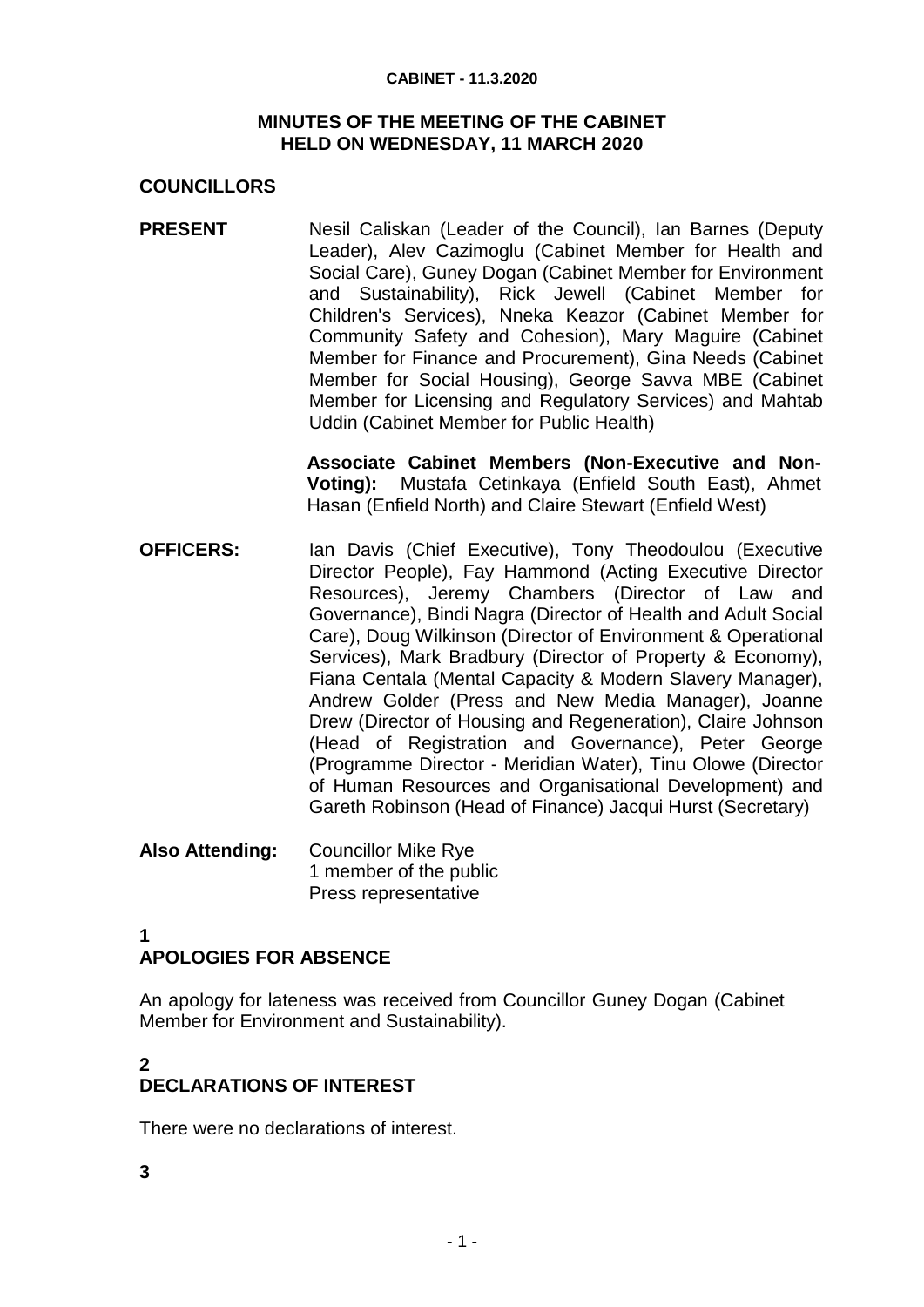## **DEPUTATIONS**

NOTED, that there were no deputations to be considered at this Cabinet meeting. Councillor Nesil Caliskan (Leader of the Council) reported that she had received a late request from a member of the public today. Councillor Caliskan would respond to the request directly, clarifying any issues raised, and ensuring that the minutes from this meeting were made available.

#### **4 MINUTES**

**AGREED**, that the minutes of the previous meeting of the Cabinet held on 12 February 2020 be confirmed and signed by the Chair as a correct record.

### **5 MULTI-AGENCY HOARDING AND SELF-NEGLECT POLICY**

Councillor Alev Cazimoglu (Cabinet Member for Health and Social Care) introduced the report of the Executive Director – People (No.210) seeking approval of the Multi-Agency Hoarding and Self-Neglect Policy.

- 1. That the Hoarding and Self-Neglect Policy had been put together in order to implement a multi-agency, person-centred approach to supporting vulnerable adults who hoard and self-neglect. The Care Act 2014 required local authorities to protect individuals from self-neglect, it also required housing providers to ensure the health and safety of tenants, their neighbours and staff.
- 2. The multi-agency approach would lead to more effective working and sharing of information. The Council was working towards appointing a Hoarding Co-ordinator to manage intervention and support for adults who hoard.
- 3. The consultation which had taken place as set out in section 4.5 of the report. Positive feedback had been received. Work had been undertaken with a range of service users and providers including external partners as detailed in the report.
- 4. The positive impact that the policy would have regarding housing provision and, protecting individuals from potential fire risks and health and safety issues. The Council would continue to engage with registered housing providers in the Borough regarding the private rented sector, seeking to tackle any issues identified at an early stage by providing the necessary support to the individual(s) concerned. The multi-agency approach would seek to resolve any housing issues prior to any potential evictions taking place.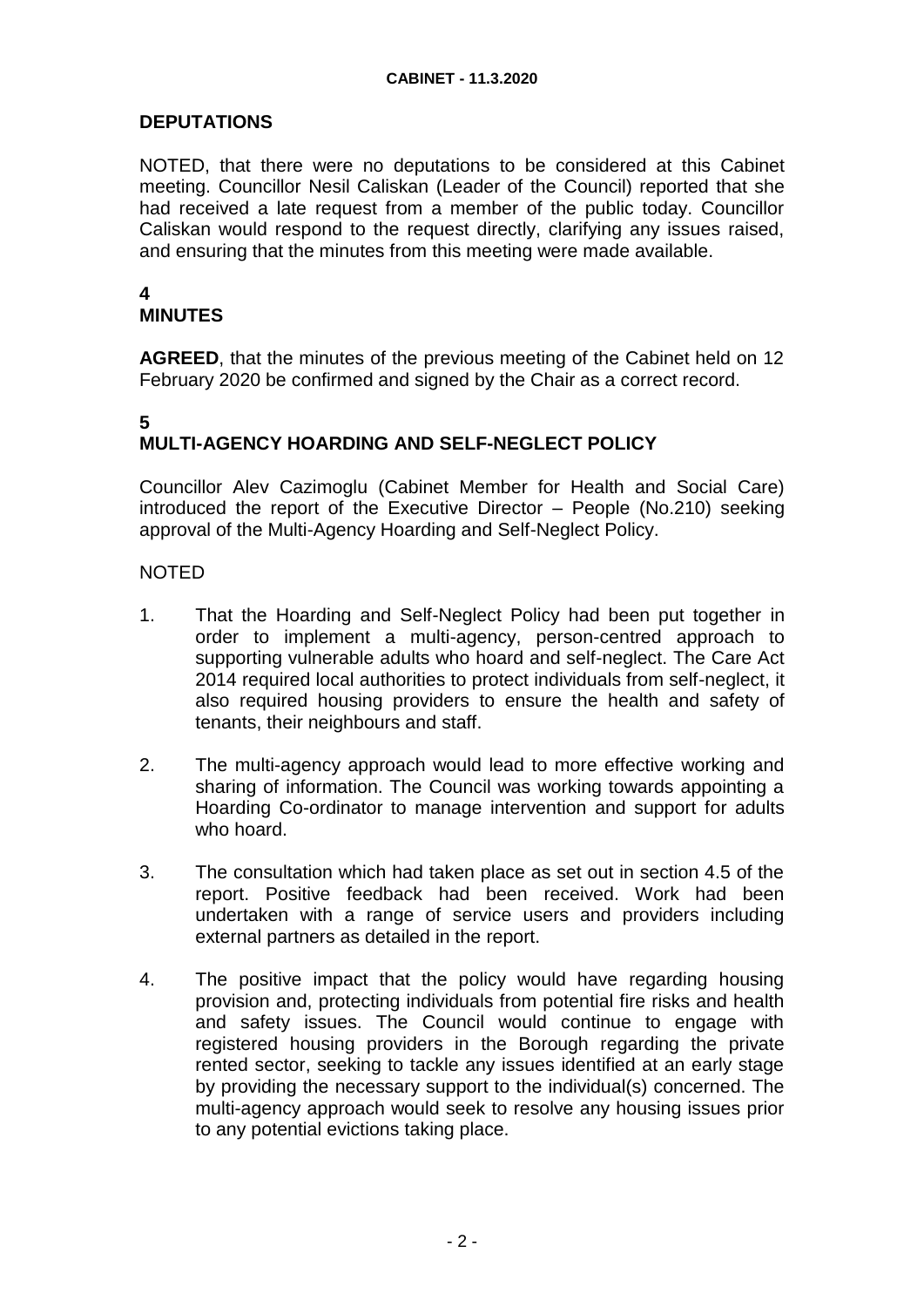- 5. That issues of hoarding and self-neglect could develop over many years. By working together in a co-ordinated way, it was intended to tackle issues as early as possible including concerns relating to fire safety and environmental health. This would be a person-centred approach.
- 6. That the Council's new homelessness model supported close working with landlords to enable tenancies to continue to work and to prevent cases of homelessness.
- 7. That Members' welcomed the Policy. It was noted that a lot of activity to tackle such issues already took place and would continue to do so. The complexity and challenge of some individual cases was recognised. The appointment of a Hoarding Co-ordinator would be beneficial in seeking to co-ordinate the work being carried out by multiple agencies. Funding contributions towards this appointment were being sought from registered social landlords in the Borough for the housing related support that would be provided. The success and outcomes of the Policy would continue to be monitored with clear actions plans.
- 8. The co-ordinated and joined-up approach that would be enabled through the Borough's private sector licensing and selective licensing schemes. The inspection regime would provide opportunities for early identification and intervention of potential hoarding and self-neglect cases.

**Alternative Options Considered:** NOTED, that an alternative to this policy was to continue with the current approach whereby individual services and agencies intervene with hoarding situations as and when they were identified. This policy provided a more effective and consistent approach to supporting adults who hoard or self-neglect with clear guidelines (section 5 of the report referred).

**DECISION:** The Cabinet agreed to approve the Multi-Agency Hoarding and Self-Neglect Policy.

**Reason:** This policy addressed a Council-wide need for a co-ordinated, multiagency approach for working with adults who hoard and self-neglect, as detailed in full in section 6 of the report.

**(Key decision – reference number 5071)**

## **6 MODERN SLAVERY STRATEGY 2020-2023**

Councillor Alev Cazimoglu (Cabinet Member for Health and Social Care) introduced the report of the Executive Director – People (No.211) seeking approval of the Modern Slavery Strategy 2020-2023.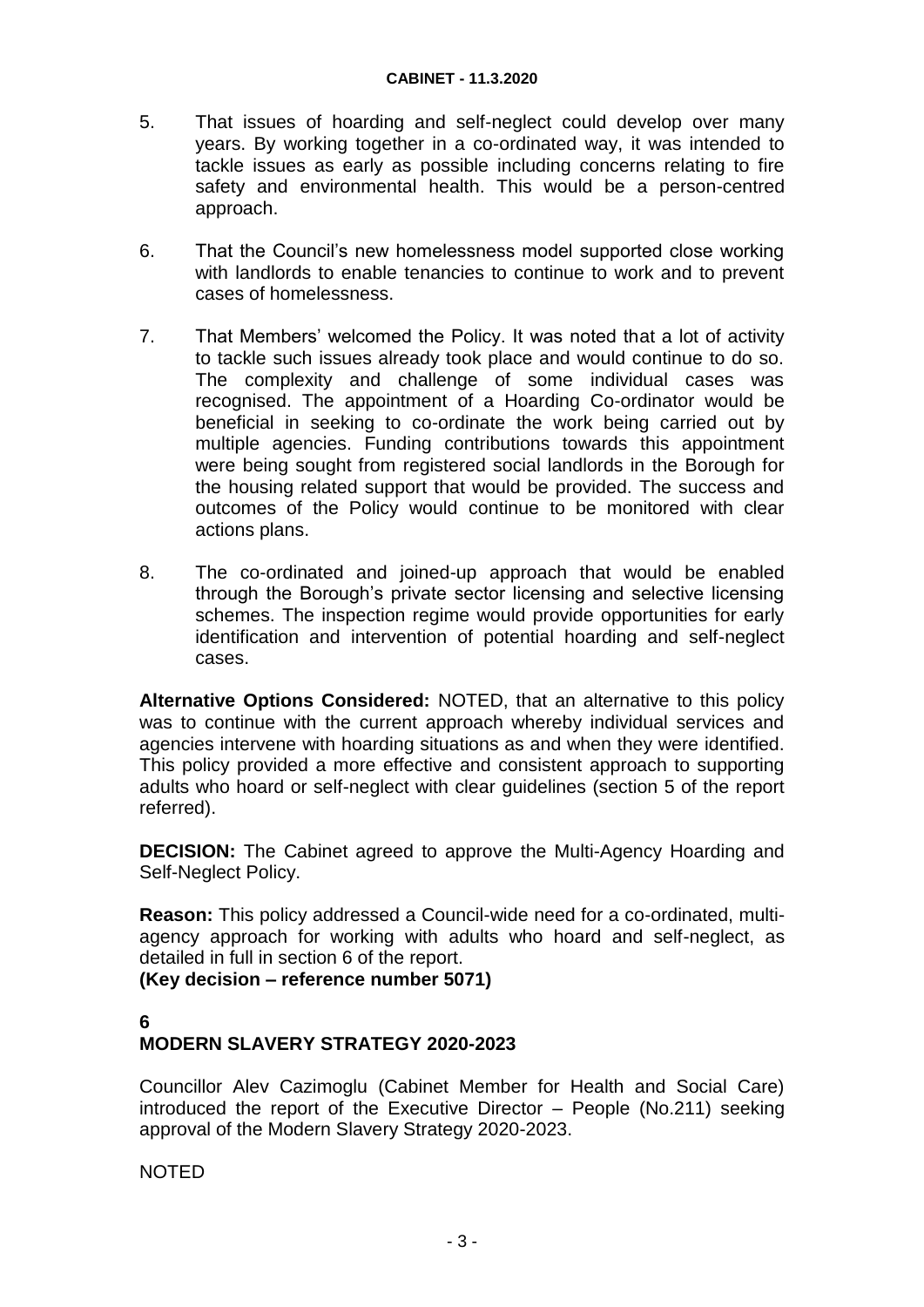- 1. That the Modern Slavery Act 2015 placed new duties on to local authorities as first responders to provide the necessary support and protection to victims of modern slavery.
- 2. That Enfield was the first borough and council nationally to implement a Modern Slavery Team with the local police unit which would run alongside existing safeguarding teams. The team had been in place since 20 January 2020.
- 3. That a range of activities had been undertaken as summarised in paragraph 1.3 of the report. This included the formation of a Modern Slavery Strategy Board chaired by the Director for Health and Adult Social Care, comprising adults, children, Community Safety, Police, Safer Neighbourhoods, Housing and Health.
- 4. The consultation that had taken place on the Strategy, as detailed in the report. Positive feedback had been received.
- 5. That due to the excellent work being undertaken and initiatives developed in Enfield, Sharon Burgess and Fiana Centala had been nominated for an Anti-Slavery Day Award by the Human Trafficking Foundation; Members extended their congratulations and thanks to them. The Modern Slavery Team idea had been shared with other local authorities and Enfield's model had been adopted by Haringey and Waltham Forest.
- 6. That the Council had signed-up to the Charter against Modern Slavery in October 2018. In response to questions raised, the initiatives being undertaken by the Team were outlined. This included training for both Council staff and external social care providers (over 200 had been trained to date); addressing locational situations, such as in Fore Street, Edmonton; the multi-agency approach including referrals, when appropriate, to the Multi-Agency Safeguarding Hubs (MASH).
- 7. The potential positive impact of the work being undertaken in tackling persistent issues of concern including prostitution, drugs and youth violence.

**Alternative Options Considered:** NOTED, that the Modern Slavery Act 2015 placed a statutory duty on local authorities to work towards the national Modern Slavery Strategy 2014 in providing a targeted response to this crime. Enfield's Strategy had detailed the Council's ambitions and the Council's three-year action plan to ensure compliance with the Council's statutory requirements.

**DECISION:** The Cabinet agreed to note the contents of the report and approve the publication of the Modern Slavery Strategy 2020-2030, dissemination and communication of key messages.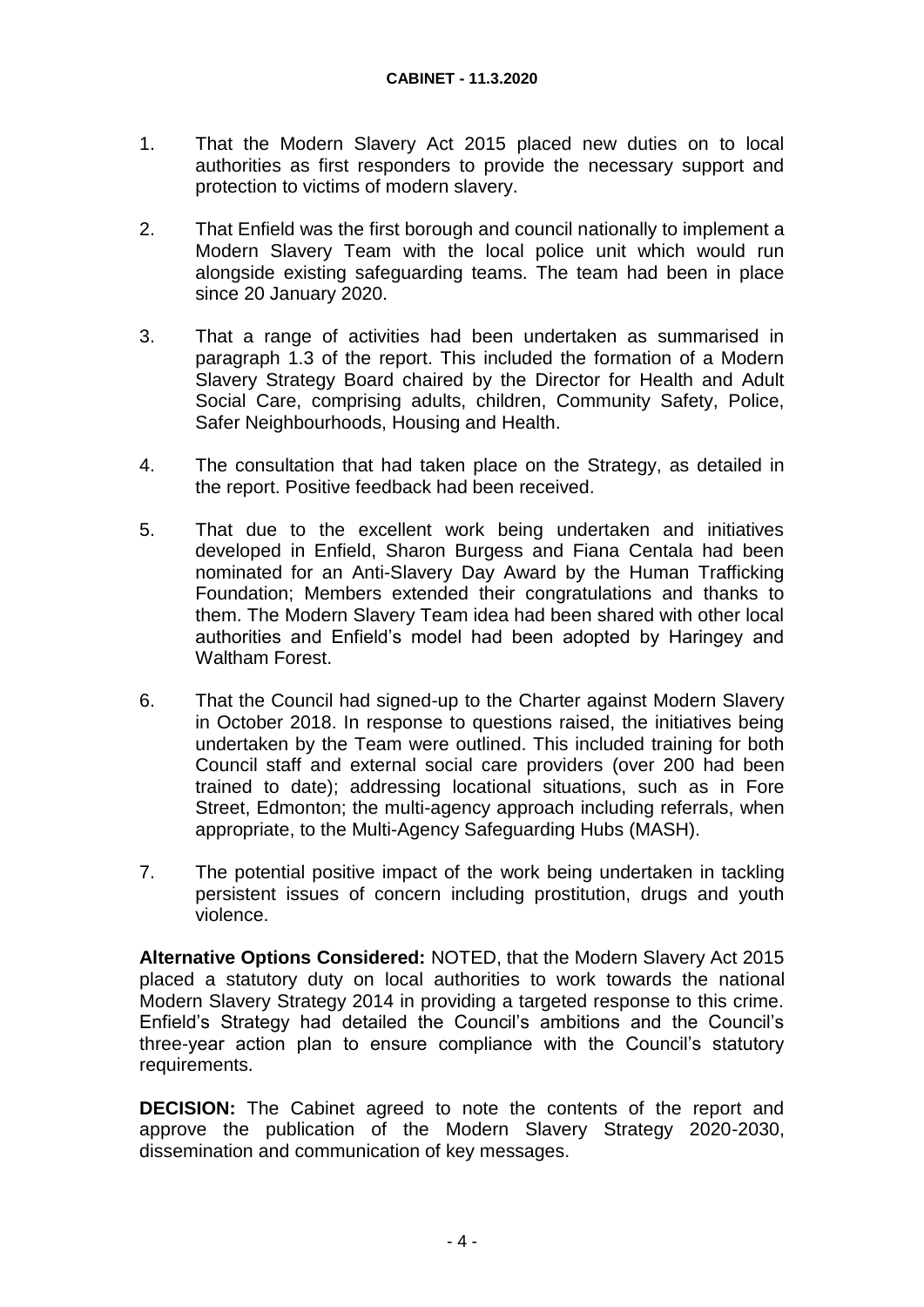**Reason:** With the commencement of the 3-month consultation, there was an opportunity to raise awareness about modern slavery and for Enfield residents to contribute to the priorities that the Modern Slavery Team would be focussing on.

### **(Key decision – reference number 5102)**

### **7**

## **MERIDIAN WATER EMPLOYMENT STRATEGY**

Councillor Nesil Caliskan (Leader) introduced the report of the Executive Director – Place (No.212) presenting for endorsement and approval an Employment Strategy for Meridian Water.

- 1. The key outputs and employment theme outcomes as summarised in section 1.3 of the report including the creation of 6,000 high quality jobs at London Living Wage or above and, a target of securing £390 million of contracts to employers in Enfield and adjacent boroughs over the lifetime of the programme. The Employment Strategy would seek to benefit local people and businesses and provide a clear framework in moving forward with potential partners.
- 2. The meanwhile update and employment strategy overview as set out in section 3 of the report. Members noted the proposals relating to apprenticeships, local jobs and work placements and targeting young people with a potential construction academy.
- 3. That a Skills Strategy would be developed to work with the Employment Strategy for the benefit of young people in the Borough. Emphasis would be placed on opportunities for 18 to 24-year olds, including vulnerable groups such as care leavers and ex-offenders.
- 4. That the Unite Construction Charter, supported by the Council, had been, and would continue to be, implemented as part of the procurement processes undertaken with potential development partners.
- 5. That, subject to approval of the Employment Strategy, officers would develop a detailed action plan that implements the Strategy's aims and objectives and measures progress against targets.
- 6. That Members welcomed the Strategy that would support the Council's ambitions for Meridian Water including place shaping, employment opportunities and benefits to the local area, its residents and businesses. The areas of deprivation in the Borough were acknowledged together with the need to provide high quality jobs and affordable housing.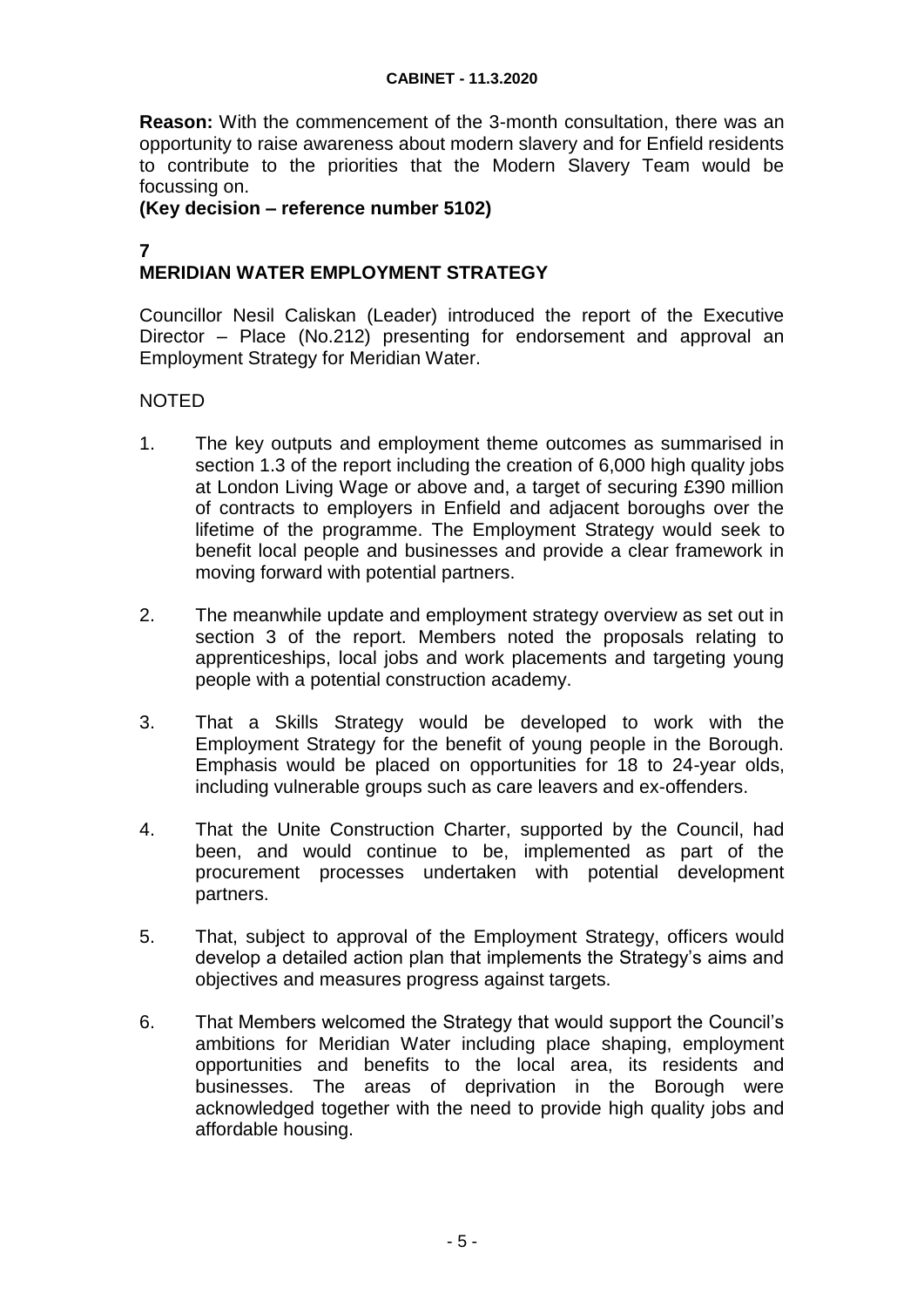#### **CABINET - 11.3.2020**

- 7. The ambitions for Meridian Water included the development of wellconnected neighbourhoods with good transport links into both central London and through the Stansted corridor. It would be a good location for employment and businesses. Good quality jobs would be created for the benefit of local people. The foundations were being laid for both future employment and residential housing over the coming years. This would be of benefit to some of the currently most deprived wards in the Borough. The Strategy set out the key principles that govern future employers at Meridian Water, as detailed in paragraph 3.10 of the report.
- 8. In response to questions raised, the cultural offer at Meridian Water was outlined and discussed. This included the potential for a film studio and skills academy to access the film and television industry; the success of the Drumsheds and the potential for growth in future numbers of people being able to access events held; and, the work currently being undertaken with local artists and children on artwork to be revealed in the near future. The success of the Meanwhile Strategy was acknowledged with an anticipated income generation of approximately £1 million.
- 9. That Members welcomed and supported the Employment Strategy.

**Alternative Options Considered:** NOTED, that the alternative option was not to make the most of the Meridian Water Development by not looking to create employment opportunities for residents. This was against the Council's objective to improve residents' life chances so had been discounted.

**DECISION:** The Cabinet agreed to

- 1. Approve the Meridian Water Employment Strategy.
- 2. Note, at paragraph 3.15 of the report, that master planning and financial modelling would be undertaken on employment land uses and a report brought to Cabinet if a revised land use mix materially alters the baseline financial model.
- 3. Delegate approval of the follow up Meanwhile Use Strategy to the Meridian Water Programme Director.

**Reason:** To endorse and approve the Council's approach to employment at Meridian Water including Construction, Meanwhile and Permanent Jobs over three distinct but interdependent 8-year phases. Making sure residents were the key beneficiaries of the approach thereby increasing the life chances of Edmonton residents. Endorsement and adoption of this Employment Strategy for Meridian Water would deliver against two of the Meridian Water Placemaking Pillars; Your Place to Make and Create and Mixing Uses; Animating Streets.

**(Key decision – reference number 4881)**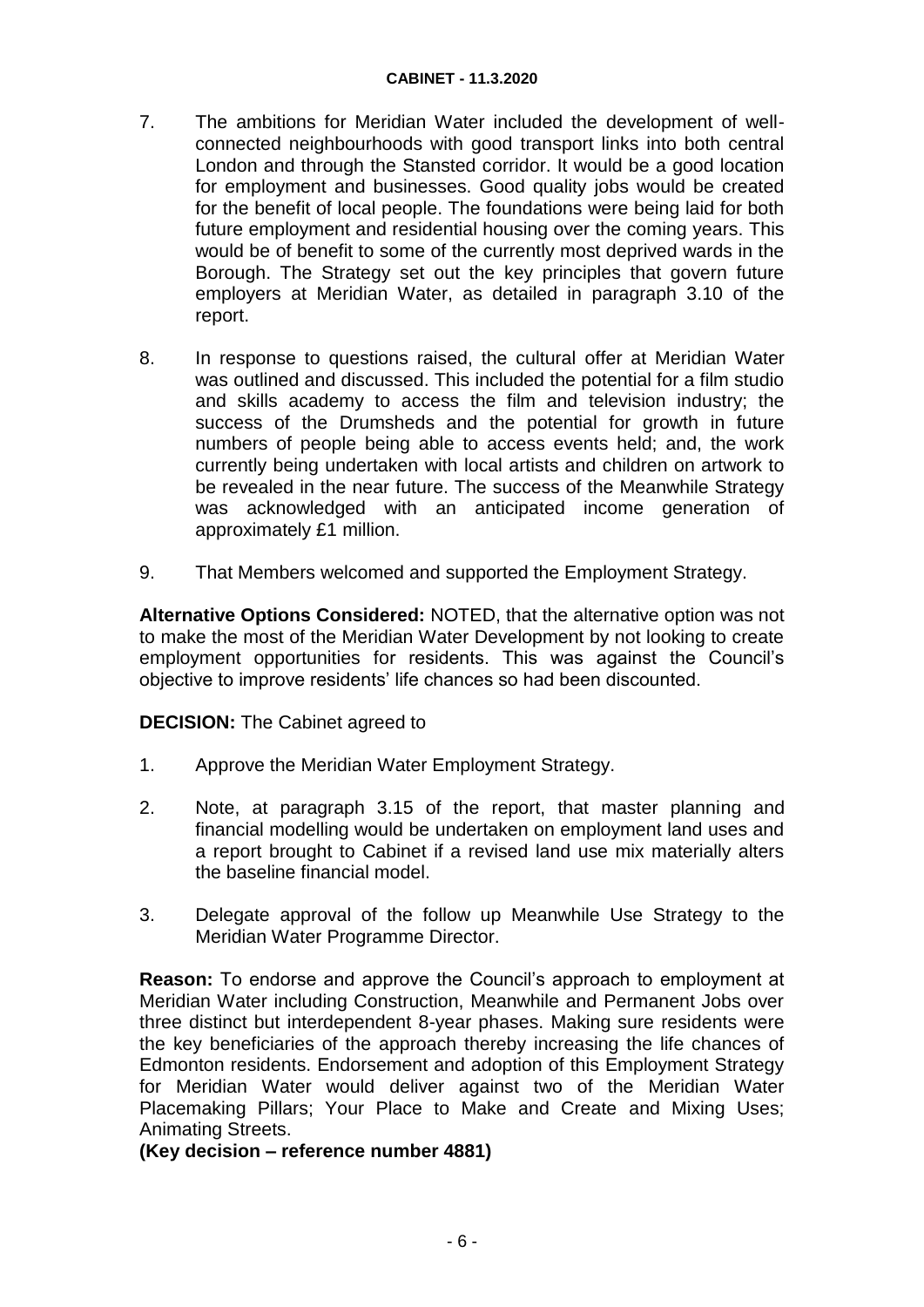#### **8**

## **UPDATED SCHOOL CONDITION AND FIRE SAFETY PROGRAMME 2020/21 TO 2021/22 (SCHOOLS CAPITAL PROGRAMME)**

Councillor Rick Jewell (Cabinet Member for Children's Services) introduced the report of the Executive Director – People (No.213) seeking approval to the updated School Condition and Fire Safety Programme 2020/21 to 2021/22.

## NOTED

- 1. The content of the appendix containing exempt information in considering the report and the decisions set out below.
- 2. That the Council as corporate landlord was responsible for major works to address the condition of community and foundation schools. A proposed programme for 2020/21 and 2021/22 had been formulated to address the most urgent condition items, as set out in the report. The Schools' capital programme was entirely funded from Central Government grants and Section 106 developer contributions. Energy saving improvements were included to meet the requirements of the climate change agenda and the target of being carbon neutral by 2030.
- 3. In response to questions raised, the tender processes and procurement rules in relation to the size and value of the individual projects were outlined, as set out in the report.
- 4. That energy saving improvements included the consideration of replacing redundant gas boilers with heat pumps which had been proved to be three times more efficient. Government funding was currently being sought to support such improvements.

**Alternative Options Considered:** NOTED, in considering potential bids, the Schools and People non resourced technical priority 2 schemes identified in condition surveys. As the value of schemes exceeded the resources available, it had been necessary to prioritise certain categories of schemes and defer proposals having lesser technical priority.

### **DECISION:** The Cabinet agreed that

- 1. Approval be given to: the proposed programme of works including professional and technical expenses detailed in the restricted Appendix A of the report or any other emergency schemes proceeding up to the total three-year indicative Programme value of £28 million.
- 2. The Executive Director People to continue:
	- a. Approving tenders for individual schemes or schemes of aggregated value up to a maximum of £500,000 including professional and technical expenses.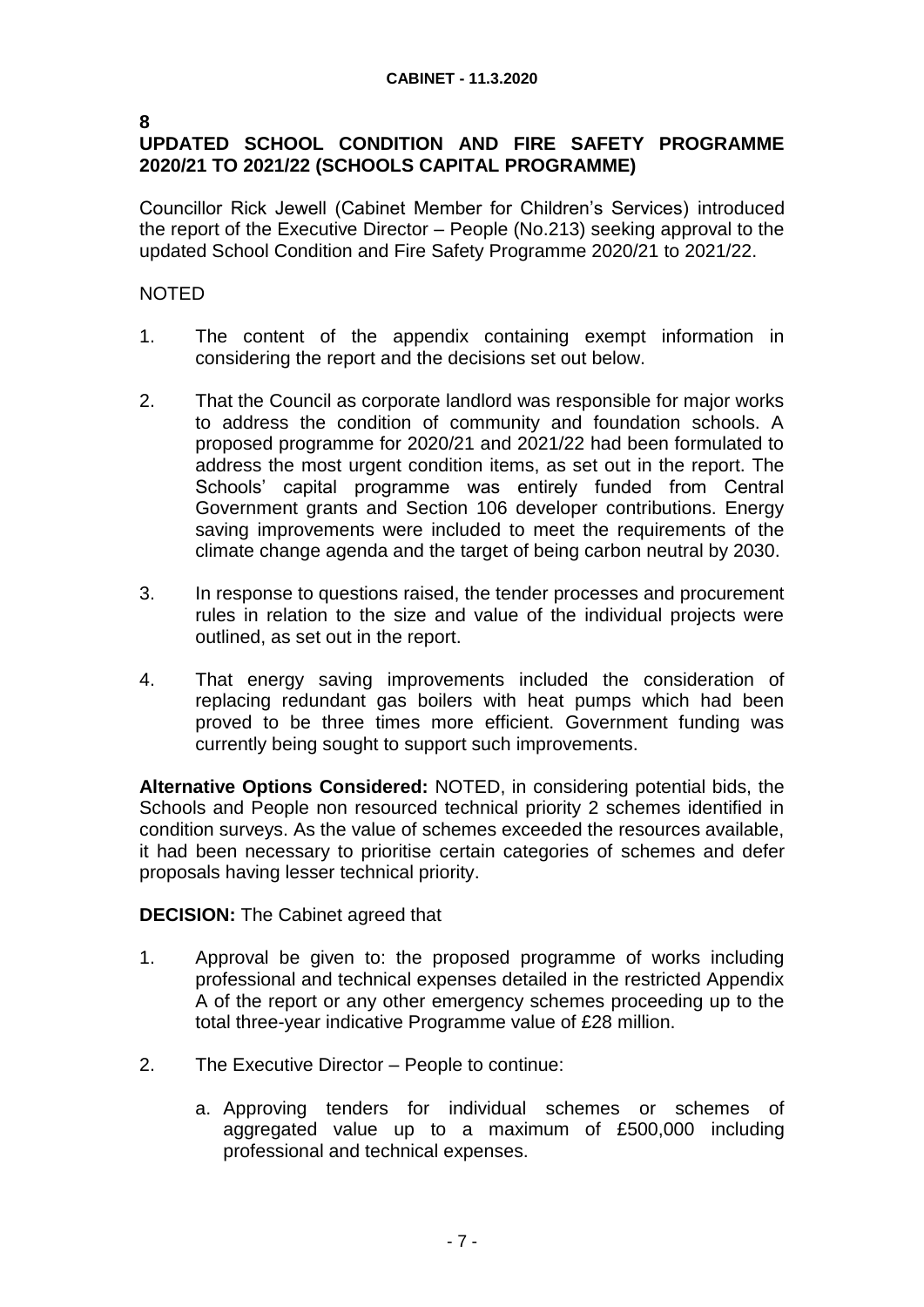- b. Managing the Programme in a flexible way within the overall budget available, to take account of variations between estimates and tender costs and the need to substitute schemes having a greater technical priority if the need arises using the tender acceptance report pro forma.
- c. Allocating any contingency provision (up to a maximum of £250,000 including professional and technical expenses) to emergency projects and/or to schemes identified as priority but not yet programmed.
- d. As recommended through this report, to reduce the schools de minimis limits to £15,000 for primary and special schools and £25,000 for secondary schools.
- 3. That a portfolio decision by the Cabinet Member for Children's Services would be sought in relation to the approval of tenders for any proposals exceeding £500,000 in value including professional and technical expenses.

**Reason:** To enable work to be commissioned on condition works of an urgent nature in schools for 2020/21.

## **(Key decision – reference number 5082)**

## **9**

# **CORPORATE PROPERTY INVESTMENT PROGRAMME (CPIP)**

Councillor Mary Maguire (Cabinet Member for Finance and Procurement) introduced the report of the Executive Director – Place (No.214) outlining the Corporate Property Investment Programme (CPIP).

- 1. The content of the appendix containing exempt information in considering the report and the decisions set out below.
- 2. That Enfield Council's Strategic Asset Management Plan (SAMP) for 2019-2024 had been approved by the Cabinet in June 2019. In January 2019 the Council had agreed to the creation of a Corporate Property Investment Programme to support the delivery of the SAMP.
- 3. That the CPIP was a centralised programme of capital investment focused on ensuring that operational properties best meet the needs of the council and its customers; comply with legislation; and, investment properties deliver maximum revenue returns.
- 4. That the Council had brought together the assessment of future operational property needs, the progress of cultural change to support collaborative and agile working and development of supporting new technology together under a programme called Build the Change, as set out in detail in the report.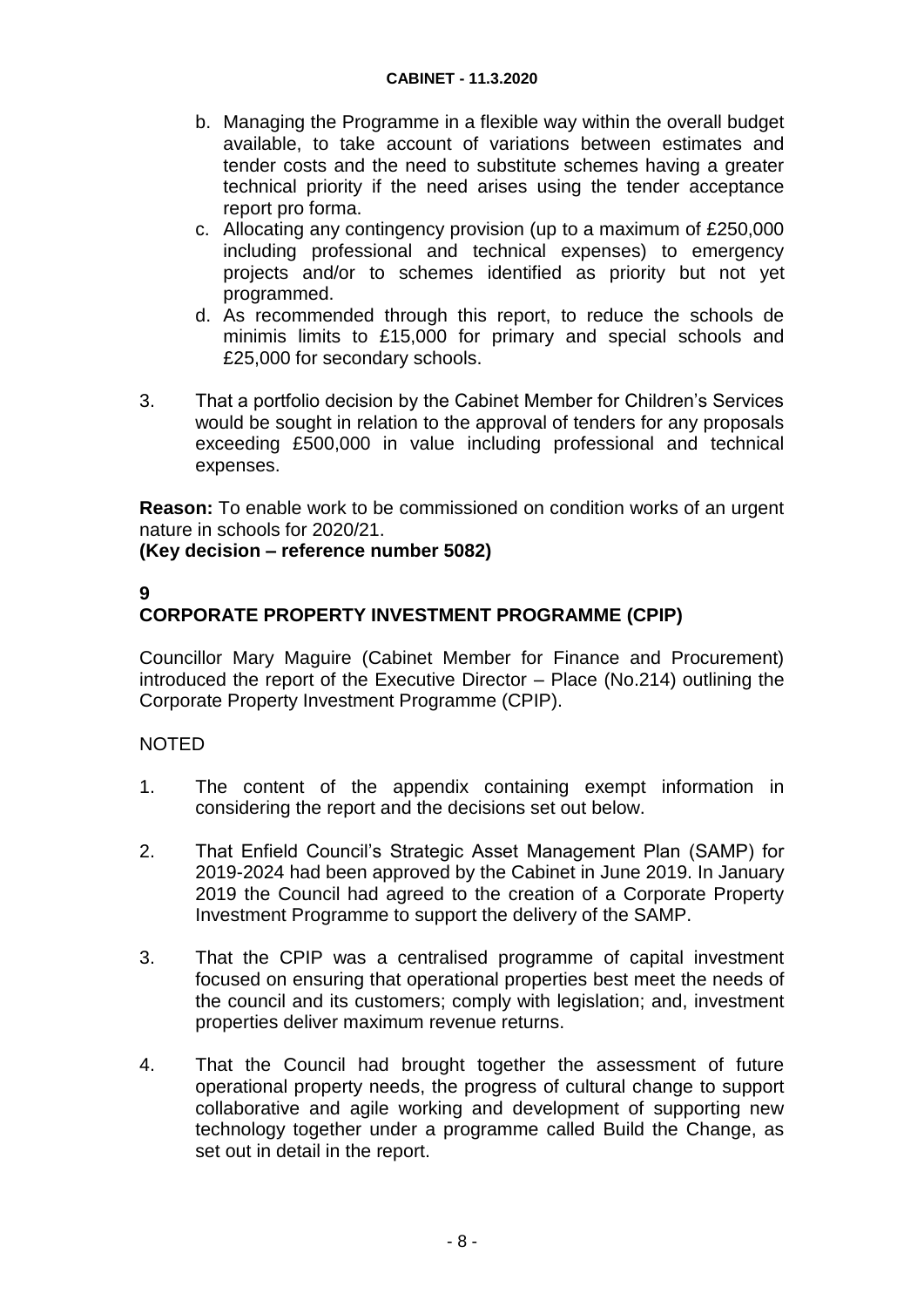- 5. The detailed projects and funding requirements set out in sections 3.5 and 3.6 of the report.
- 6. The first wave of projects seeking approval as detailed in section 3.10.5 of the report, including the relocation of Housing/Homelessness Services from John Wilkes House to Edmonton Green to create a Housing Hub. In addition, the relocation of Children's and Youth Services from Charles Babbage House, Claverings and Triangle House into Thomas Hardy House to create a Children's Services Hub.
- 7. That the theatre, café and shop at the Dugdale Centre would remain in operation. It was noted that a number of community groups currently rented space in Thomas Hardy House who would be displaced by the proposed moves. The Council was supporting those affected to identify alternative venues in the Borough.
- 8. The proposals in relation to the general fund residential properties portfolio (section 3.11 of the report); the rural estate portfolio (section 3.12 of the report); and, the parks assets portfolio (section 3.12 of the report).
- 9. Members welcomed the proposal to create a Children's Services Hub and noted the benefits of doing so. Ofsted also supported the hub model to provide the most effective service provision. The current difficulties faced by both staff and users in accessing services in the present locations were discussed and noted. Thomas Hardy House would be an accessible location and would support further improvements in service outcomes and productivity. It would also enhance the recruitment and retention of staff. Members were informed of the significant number of children and carers who accessed Children's Services; the creation of the Children's Services Hub would improve the experience of users. The changes would support Ofsted recommendations and the recruitment and retention of key staff.
- 10. The income generated at the Dugdale Centre and the financial implications of relocating staff as set out in the report. The move a significant number of staff to the centre of Enfield Town would also benefit the local retail economy.
- 11. The benefits of creating a Housing Hub and moving staff out of John Wilkes House were discussed. This would provide a better environment for both staff and service users, create operational benefits and support positive service outcomes. The location of a significant number of staff at Edmonton Green would also support the local economy. The moves would bring together a range of housing services in a central location in addition to the proposed creation of three community housing hubs in the Borough, as previously agreed by Cabinet. Members welcomed the proposals and noted the positive benefits.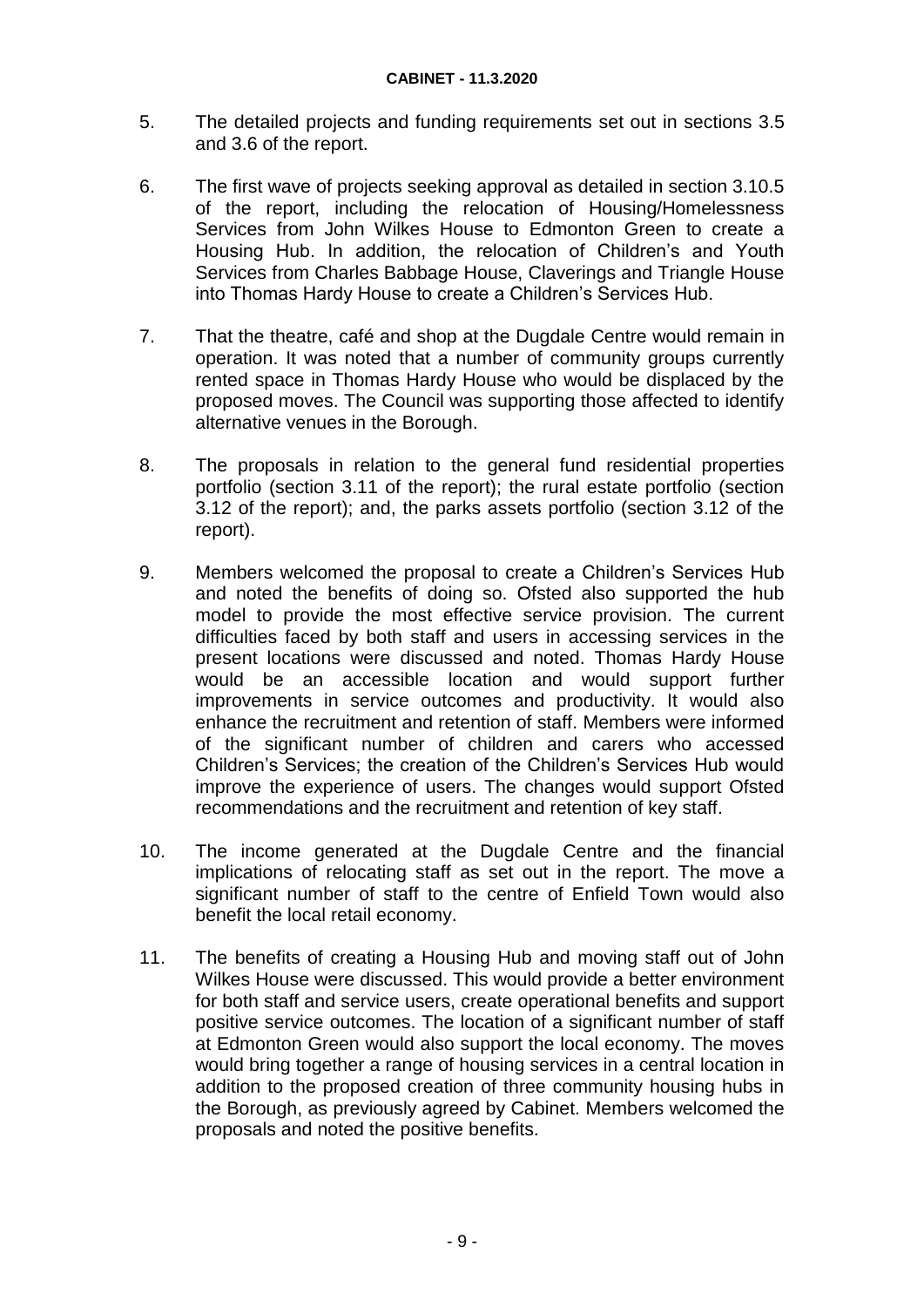**Alternative Options Considered:** NOTED, the alternative options which had been considered: Retain but do not invest in the Council's property assets; Dispose of the Council's property assets for purely capital receipt, so that investment was not required (as detailed in full in section 4 of the report).

### **DECISION:** The Cabinet agreed to

- 1. Note the allocations in the Council's approved Capital Programme of £5.91m in 2020/21 and £11.584m in 2021/22.
- 2. Agree to commit £5.200m in 2020/21 and £8.084m in 2021/22 against the approved programme to deliver those parts of the Corporate Property Investment Programme (CPIP) as set out in the report.
- 3. Delegate authority to the Cabinet Member for Finance and Procurement to approve variations to projects within the CPIP allocation for 2020/21 and 2021/22.
- 4. Agree in principle to the disposal of John Wilkes House and Charles Babbage House once they were surplus to operational property requirements.
- 5. Delegate the method of sale and the approval of terms of sale to the Cabinet Member for Finance and Procurement in consultation with the Director of Property and Economy and the Executive Director – Resources.
- 6. Delegate authority to the Director of Property and Economy in consultation with the Executive Director – Resources, to procure consultants and contractors in accordance with Contract Procedure Rules as necessary to deliver the programme.

**Reason:** To enable a block programme of investment in the Council's property assets for 2020/21 and 2021/22, ensuring compliance with the Corporate Landlord Policy, and delivering asset and income optimisation, in support of the implementation of the Council's Strategic Asset Management Plan. To enable a longer-term approach to capital investment in the Council's assets, supporting further analysis, business case development and financial modelling to create a 10-year plan for the CPIP. To ensure savings and income identified in the Medium Term Financial Plan could be delivered. To enable investment in the Council's property estate, which would create savings, increase income and/or produce capital receipts where appropriate. **(Key decision – reference number 5006)** 

**10**

## **MERIDIAN WATER - MERIDIAN TWO, SELECTION OF DEVELOPMENT PARTNER**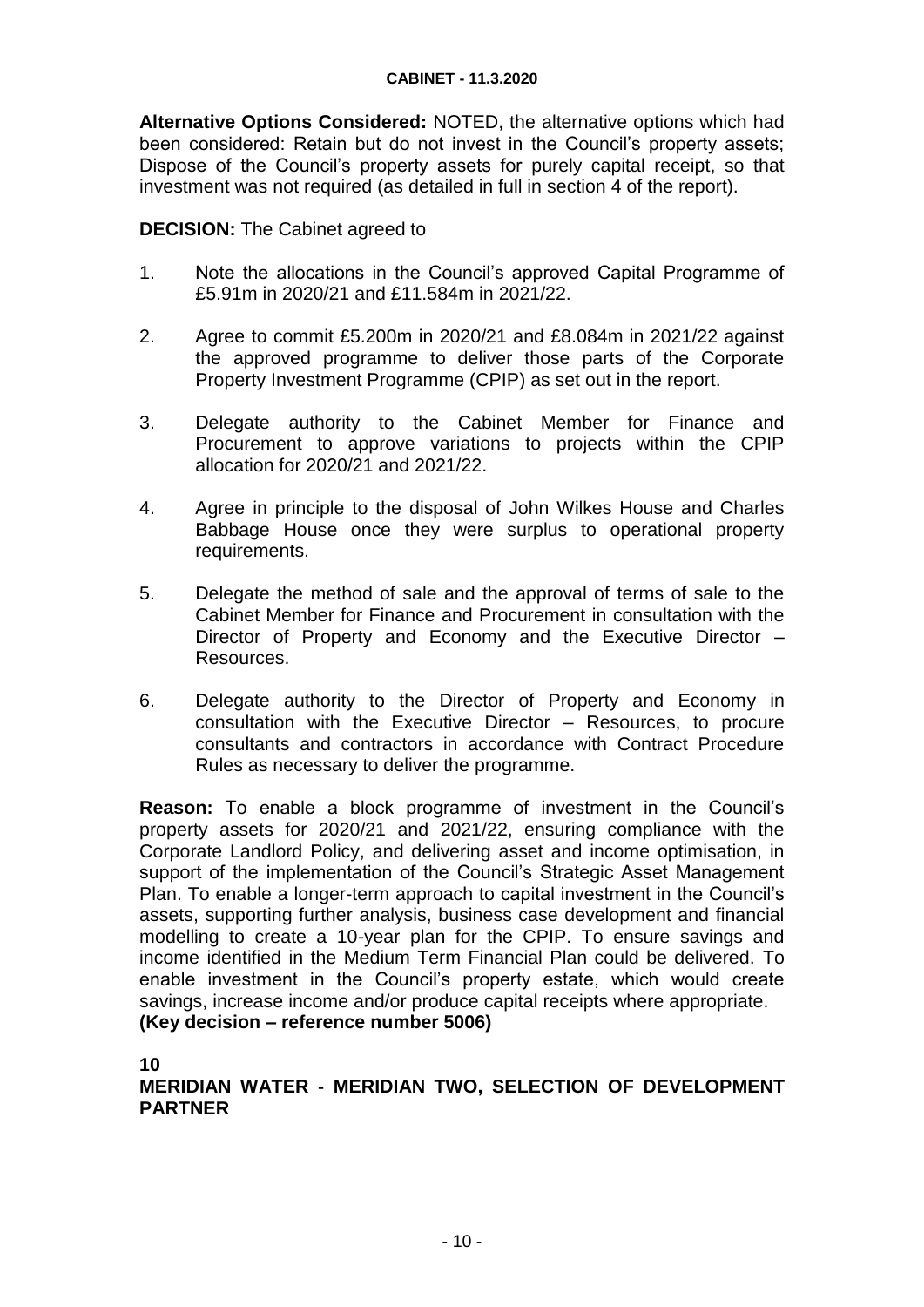Councillor Nesil Caliskan (Leader) introduced the report of the Executive Director – Place (No.215) recommending the selection of a development partner to deliver "Meridian Two".

### **NOTED**

- 1. The content of the appendix containing exempt information in considering the report and the decisions set out below.
- 2. That "Meridian Two" was a site which would deliver approximately 250 homes, 100% of which would be affordable (50% London Affordable Rent and 50% as intermediate tenures), and 3,000 square metres of workspace at the site of the former gas holder site at Leeside Road.
- 3. That the GLA's London Development Panel 2 Framework had been used to undertake the procurement. The report recommended entering into a Development Agreement with the successful bidder, selected in accordance with the terms of the procurement.
- 4. That this was a complex and challenging site that was a gateway to Meridian Water and located close to the train station and Pymmes Brook and park. The development supported the Council's residential housing and employment priorities. A discussion took place on the employment opportunities that would be made available, as set out in the report. It was proposed to develop a hub of skilled creative employment space to attract local businesses, start-up businesses and local entrepreneurs. The opportunities provided would be explored and promoted in the Borough.
- 5. That the Council would be seeking maximum nomination rights to the housing provided for the benefit of Enfield residents in support of the Council's Housing Allocations Policy.
- 6. Members welcomed the creation of a Park within Meridian Water, with its opening anticipated in 2023; this would be one of the biggest new parks in London. A discussion took place on the potential wildlife that could be attracted to the area.

**Alternative Options Considered:** NOTED, the alternative options considered as set out in full in section 4 of the report including selecting Bidder B; and, ending the current procurement.

### **DECISION:** The Cabinet agreed to

- 1. Approve the selection and subsequent appointment of Bidder A (as detailed in the Appendix containing exempt information) as the Preferred Developer.
- 2. Note that the occupiers of the workspace would be determined in accordance with the Employment Strategy.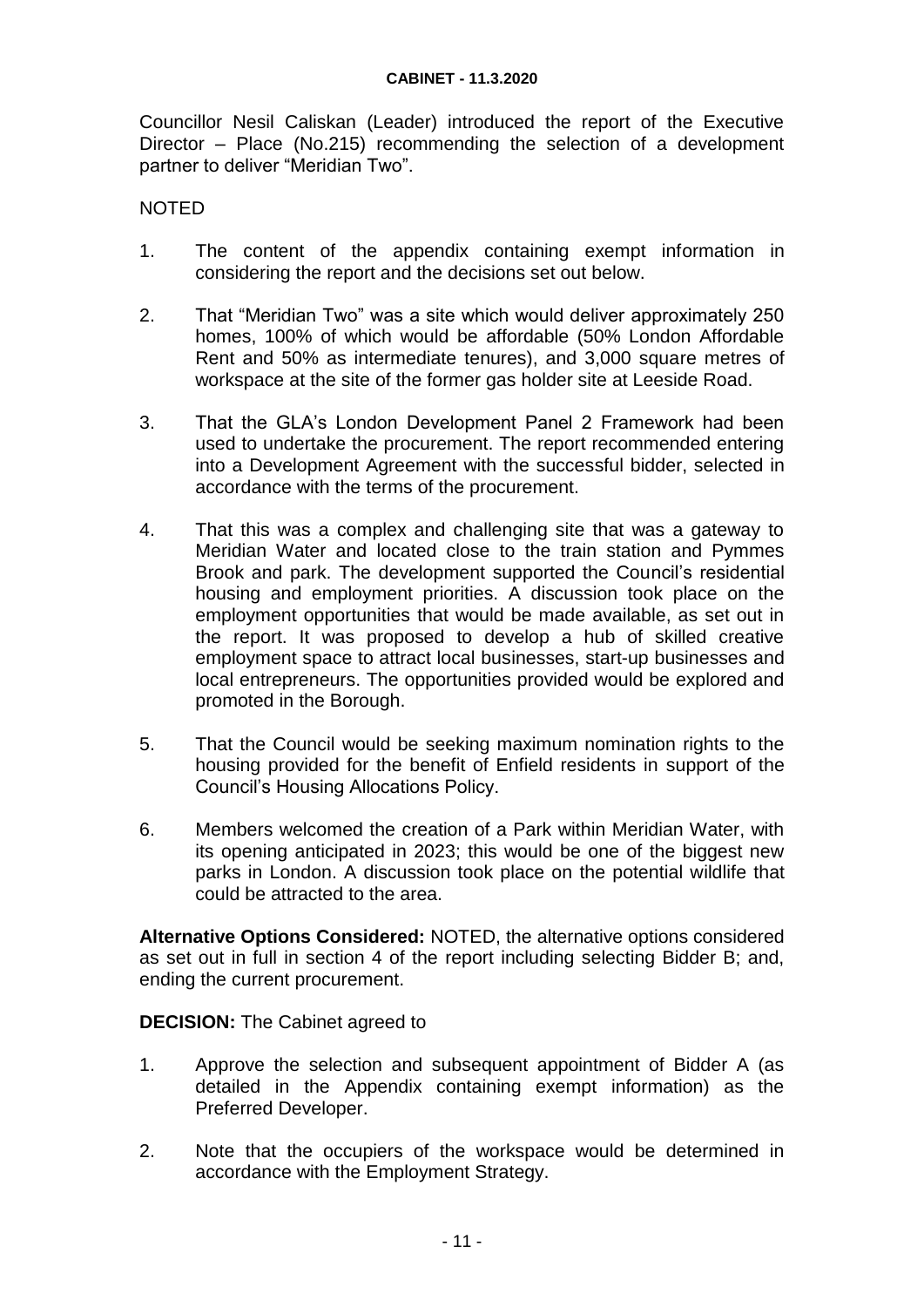- 3. Authorise the Council to dispose of the Meridian Two site at an undervalue, within the provisions of section 123 of the Local Government Act and the Local Government Act 1972, General Disposal Consent by virtue of the disposal securing the promotion and/or improvement of the economic, social and/or environmental wellbeing of the Council's area. Further details of the undervalue were set out in the confidential appendix in the confidential property implications.
- 4. Authorise the development of a 100% affordable housing scheme at Meridian Two on the terms as set out in the confidential appendix on the basis that a subsequent sub phase(s) within Phase 2, would provide a lower level of affordable housing as set out in section 11.2 of the confidential appendix.
- 5. Authorise the Programme Director for Meridian Water (in consultation with the Director of Law and Governance, the Director of Property and Economy, and the Executive Director of Resources) to finalise the terms of the Development Agreement and ancillary documents for Meridian Two.
- 6. Delegate authority to the Director of Law and Governance to enter into the Development Agreement and any ancillary documents.
- 7. Approve the Council forward funding or underwriting the enabling works costs of the Developer as set out in the confidential appendix at sections 6.4 and 6.5 of the report.
- 8. Delegate authority to the Programme Director for Meridian Water to negotiate the level, timing and payment profile for the deal.

**Reason:** To enter into a Development Agreement with Bidder A on the terms offered, as set out in full in section 5 of the report. **(Key decision – reference number 4952)**

## **11 CABINET AGENDA PLANNING - FUTURE ITEMS**

NOTED, for information, the provisional list of items scheduled for future Cabinet meetings.

## **12 DATE OF NEXT MEETING**

NOTED, that the next Cabinet meeting was scheduled to take place on Wednesday 22 April 2020 at 7.15pm.

Councillor Caliskan (Leader of the Council) took this opportunity to highlight the following: